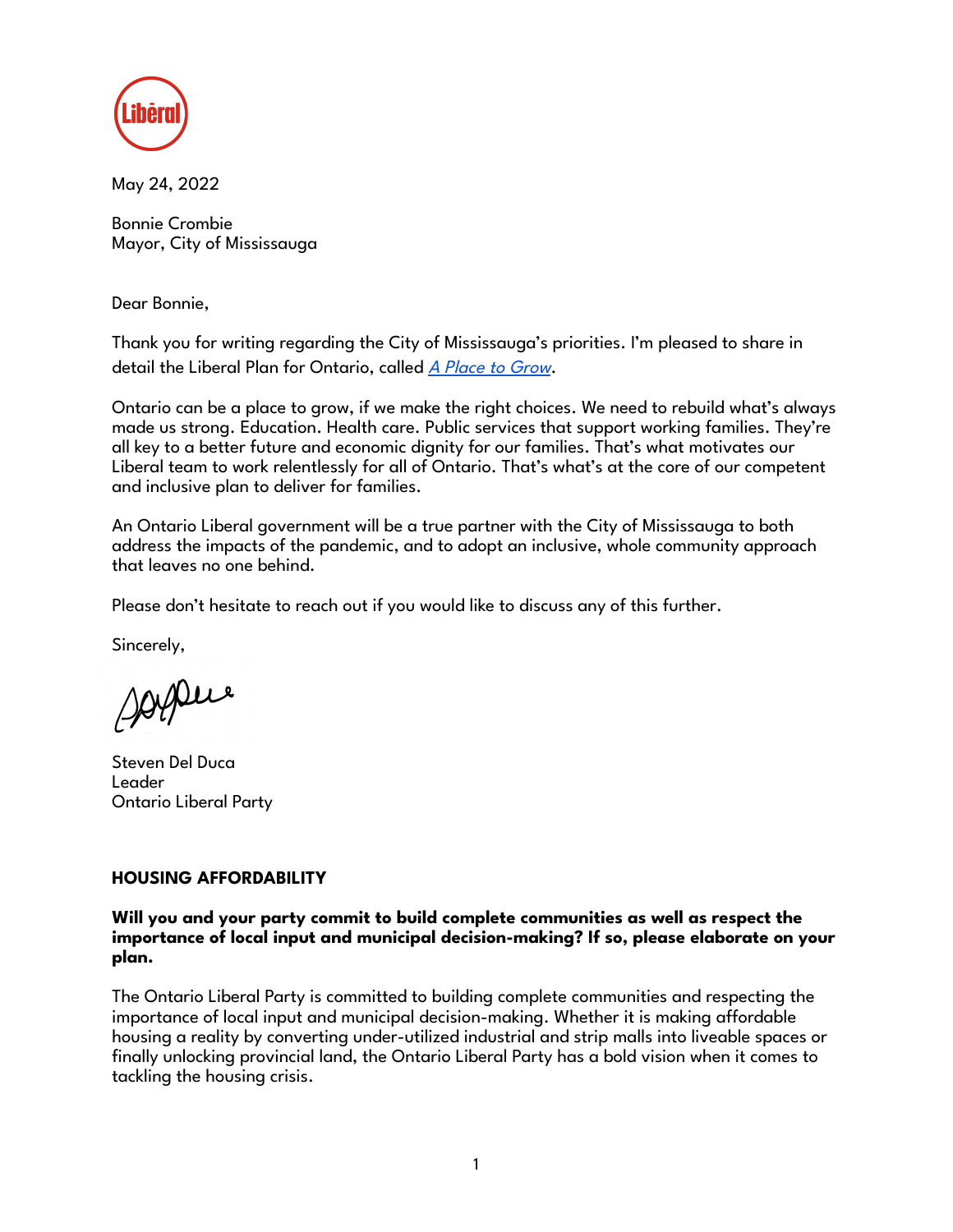

An Ontario Liberal government is committed to scrapping Ministerial Zoning Orders which have been weaponized by the Ford Conservatives to rezone land without any public or environmental consultation. The Ontario Liberal Party plans on replacing these Ministerial Zoning Orders with a new rules-based measure limited to critical provincial projects, such as not-for-profit long-term care homes and affordable housing. We will also support municipalities to approve housing as quickly and responsibly as possible – providing municipalities with \$300 million in new funding over five years. Finally, we'll reward local governments that meet or exceed housing targets in an environmentally-sustainable manner with dedicated capital funding to use for local priorities, such as transit or community amenities.

## **Will you commit to permitting Inclusionary Zoning everywhere the market can support it (e.g. large greyfield sites) and permit cash-in-lieu of inclusionary zoning?**

Inclusionary zoning is an essential tool that mandates the creation of high-quality affordable housing in new developments. However, without careful implementation it can instead be used to prevent housing from being built. To ensure inclusionary zoning succeeds over the long-term and get more affordable homes built quickly, we'll include tie-in measures with inclusionary zoning by-laws such as increasing the number of overall homes allowed to be built and permitting its expansion along rapid transit lines.

# **Will your party commit to leveraging provincially-owned land by requiring a minimum of 20 per cent affordable units be built when selling surplus land to developers?**

An Ontario Liberal government will establish the Ontario Home Building Corporation and unlock provincial land for home-building purposes. The Ontario Home Building Corporation will be tasked with collaborating with municipalities, not-for-profit housing partners and developers to build, fund, and maintain affordable homes of all types. It will also develop surplus provincial lands, including safely burying more electric transmission lines underground to unlock up to 80,000 acres of land for new homes. The Corporation will receive historic \$15 billion in capital funding subject to strict oversight – including a hard cap on administrative expenses and salaries and a 15-year mandate to ensure housing is built rapidly, cool the housing market and end the waitlist for affordable public housing. This will include building 138,000 deeply affordable homes province-wide – 78,000 new social and community homes, 38,000 homes in supportive housing and 22,000 new homes for Indigenous peoples. Any homes sold by the Ontario Home Building Corporation will be available only to first-time home buyers, and any proceeds will go directly back into creating more affordable homes.

## **Will you actively discourage investor-owned residential real estate by implementing a capital gains tax (excluding principal residences) and improve the Provincial Non-resident Speculation Tax?**

An Ontario Liberal government will implement an empty homes tax of 5% of assessed value on non-Canadian owners and 2% for Canadian owners with vacant residential units in all urban areas – and any revenue raised will be spent on affordable housing. We will also collaborate with our federal partners to ban new non-resident ownership in Ontario's housing market for at least the next four years. To discourage delays in house-building, the Ontario Liberal Party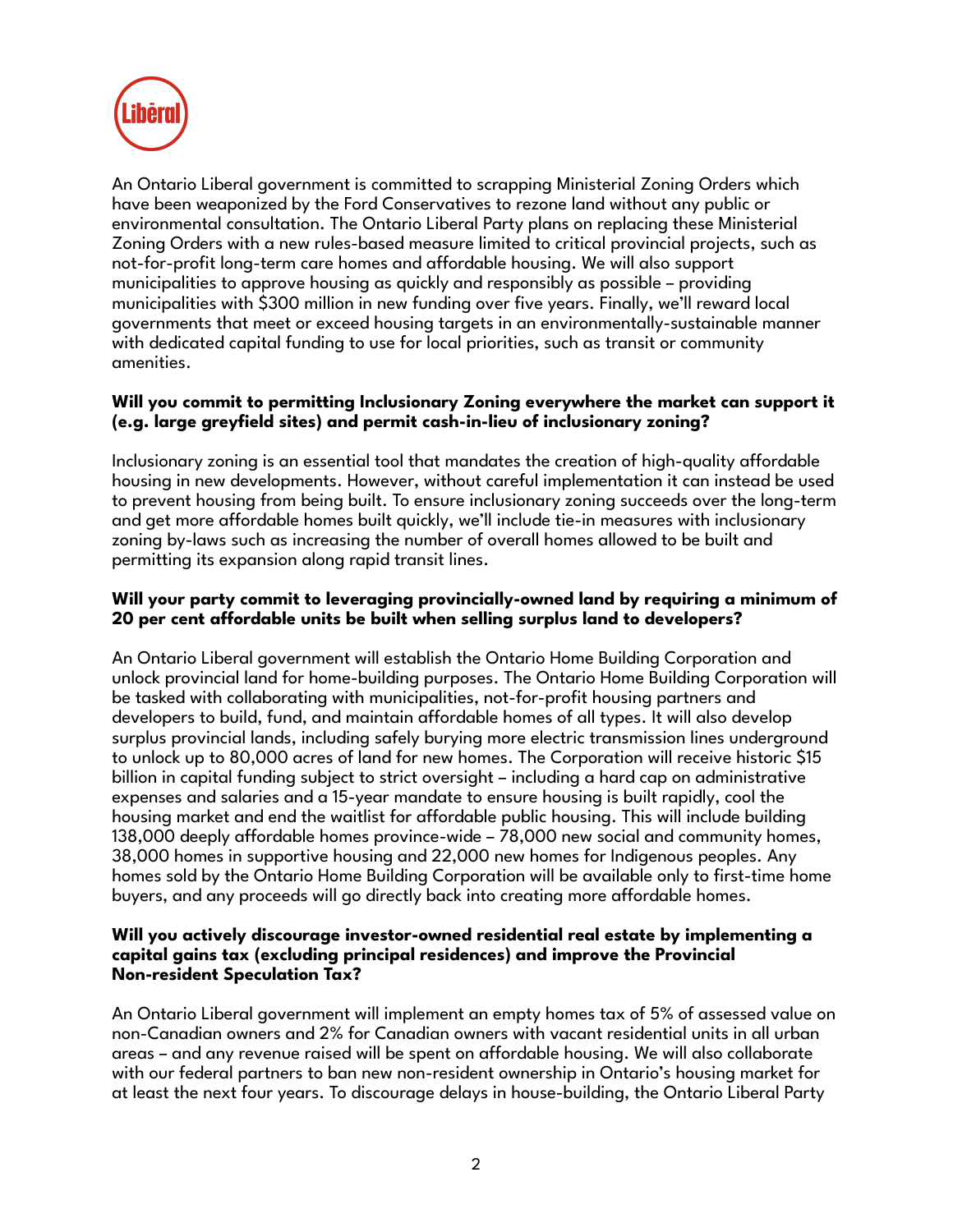

will introduce a new 'use it or lose it' levy on speculators with serviced land and approved building permits.

# **PUBLIC TRANSIT**

### **Will you and your party commit to investing in priority transit projects such as restoring the Downtown Loop to the Hurontario LRT?**

Yes, an Ontario Liberal government is committed to expanding public transit and slashing fares to a buck-a-ride until 2024 which will get 400,000 car trips off the road each day. In particular, the Ontario Liberal Party plans on restoring the Hurontario LRT loop around Square One that was cut by Doug Ford. The Ontario Liberal Party will also maintain all existing funded transit plans such as the Hurontario LRT and dedicated bus rapid transit projects in Mississauga. To reduce traffic congestion, we will also complete the widening of Highway 401 between Milton and Mississauga.

#### **The Milton GO line is the second busiest in the GTA. We need all-day, twoway service immediately. The federal government has already committed up to \$50 million. Will your party commit to investing the remaining project costs to make all-day, two way service on the Milton corridor a reality?**

Yes, an Ontario Liberal government is committed to investing the remaining project costs to implement a two-way, all-day Milton GO service for all seven days of the week.

# **FUNDING FOR CITIES**

## **Will you and your party commit to help municipalities recover from the lingering effects of the COVID-19 pandemic by continuing the Safe Restart funding to ensure the operation and delivery of critical municipal services?**

An Ontario Liberal government is committed to reviewing municipal fiscal sustainability coming out of the pandemic and will always respect and empower the autonomy of municipalities – refusing to use the notwithstanding clause to trample over local decision making like the Ford Conservatives did. We will continue the joint federal-provincial investments needed, including the initial planned \$632 million in 2022, to maintain the operation and delivery of critical municipal services coming out of the pandemic, like public transit and homelessness support. We will also make new, sustainable and annual investments totalling approximately \$1.3 billion to support municipalities, including \$375 million for municipal transit, \$360 million for operating social, supportive and community housing services, \$250 million for climate resilient infrastructure, \$100 million for homelessness, \$100 million for cycling infrastructure, \$60 million for planning and housing approval and \$53 million for mental health first responders. Our plan to slash public transit fares to a buck-a-ride and replace all fare revenue will also help recover ridership. An Ontario Liberal government will always be there for municipalities to support delivering the critical services that Ontarians rely on.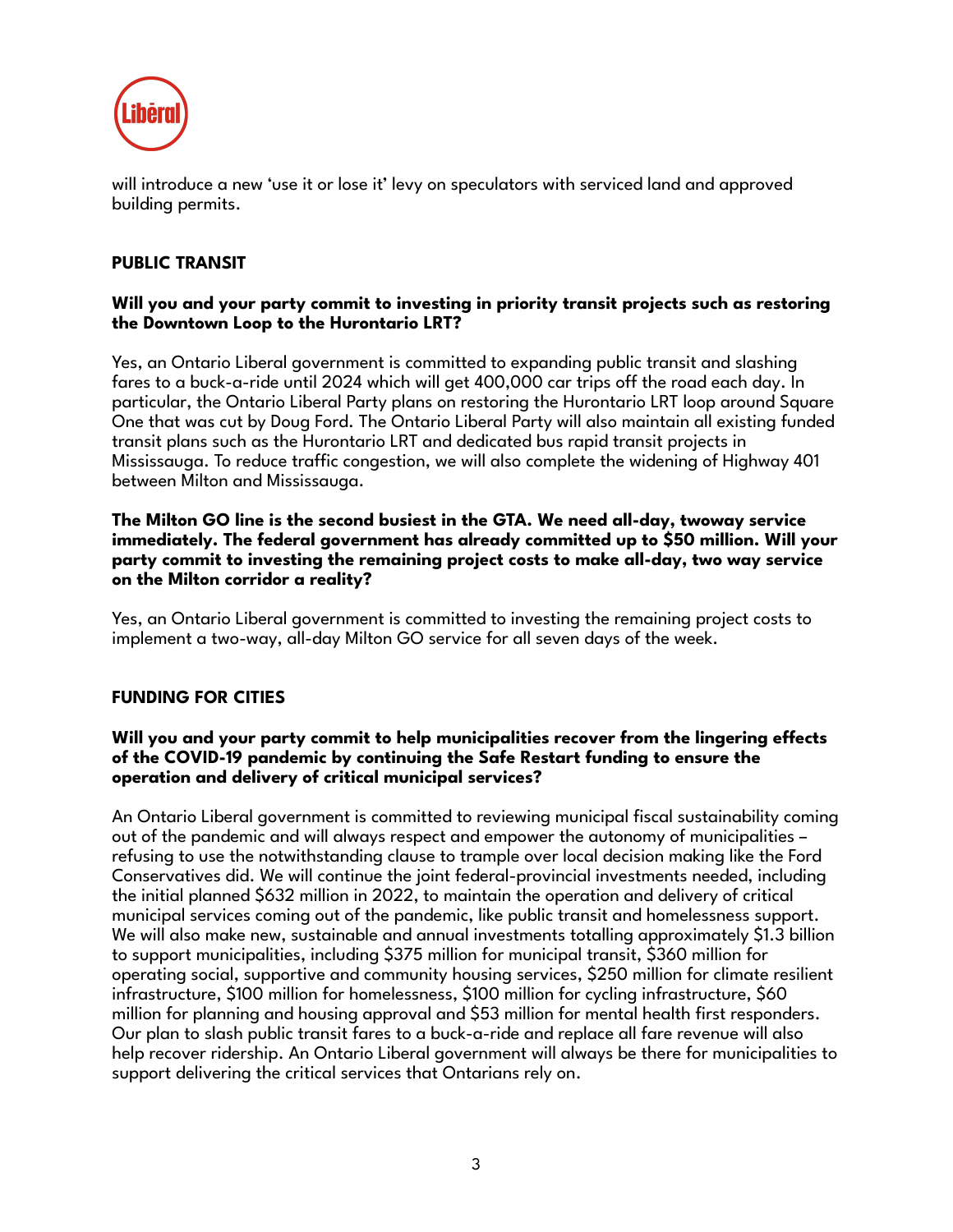

## **Do you and your party commit to developing long-term, predictable, and sustainable funding programs from the provincial government to specifically fund the building and maintenance of municipal infrastructure?**

An Ontario Liberal government will be committed to sustainable support for municipal infrastructure. Our plan includes a new \$1 billion over 10 years to support the preservation and repair of 260,000 existing social and community housing, in addition to \$360 million in annual operating support which will increase as more homes are built. We will also invest \$15 billion over 10 years through the Ontario Home Building Corporation to partner with municipalities to build 138,000 deeply affordable homes.

We'll provide municipalities with \$100 million annually to build separated bike lanes and cycling trails, expand bike sharing and rental services and secure bike parking. We'll restore and expand natural infrastructure like wetlands and green roofs and support communities in becoming more resilient to extreme weather through a new \$250 million annual fund. We also have a plan to plant 100 million trees per year over the next eight year, which will be available to municipalities to contribute to the urban tree canopy and restore ecosystems.

An Ontario Liberal government also intends to end for-profit long-term care and finance the transfer of these homes to municipalities and not-for-profit entities.

# **ECONOMIC SUPPORTS**

**Will you and your party invest in local business innovation and competitiveness by extending the funding for the Digital Main Street program recipients (up to 3 years) to support service continuity and retain skilled business advisors? Will your party expand existing programs to support small and medium sized businesses in assessing and adopting advanced and sustainable technologies? Please explain.**

Small businesses are the heart of Ontario's economy, so they are central to our recovery plan. For the last two years, much of Ontario hasn't been "open for business." The pandemic's devastating impacts on people's jobs and small businesses were made worse by the Ford Conservatives' chaotic decision making.

While the Ford Conservatives offered rigid, inaccessible and frankly inadequate grant programs for Ontario's small businesses, an Ontario Liberal government would eliminate corporate taxes for two years for small businesses deeply hurt by the pandemic. Relief would be scaled to losses in revenues and eliminated entirely for businesses that lost more than 50% of revenues as a result of the pandemic.

Our government will help small businesses mitigate these challenges by boosting the flow of capital by partnering with financial institutions and credit unions to backstop loans and support tens of thousands of small businesses. We'll help finance start-up costs like equipment and real estate through a \$300 million loan portfolio, with targeted outreach to small businesses led by women and people of colour. An Ontario Liberal government would also eliminate incorporation fees for new business start-ups.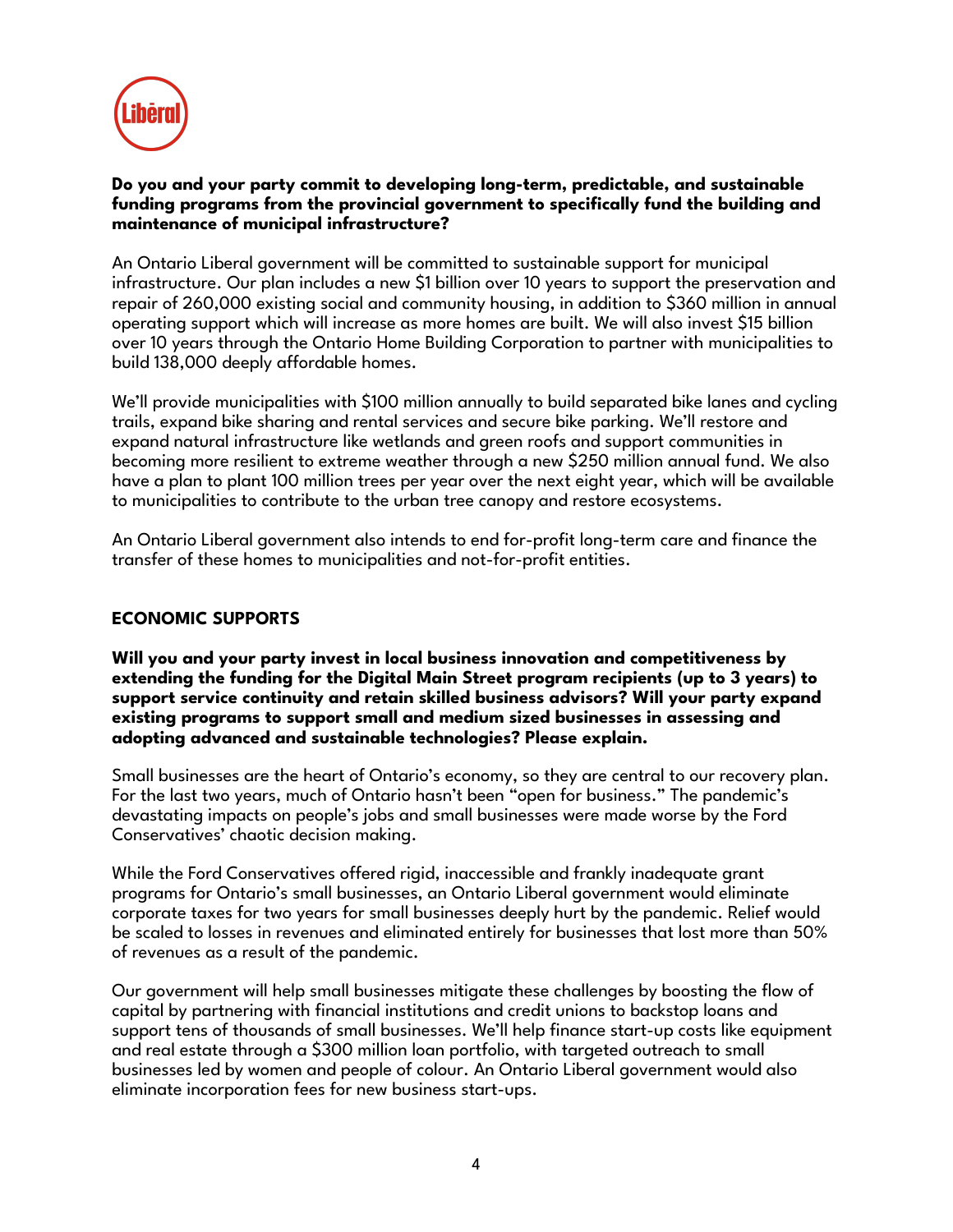

We are committed to supporting businesses as they expand to digital environments. In particular, the Ontario Liberal Party will increase funding for digital main street programming to \$40 million on an ongoing basis. We'll also reduce the risks to online transactions by promoting low-cost cybersecurity solutions for businesses to keep their data safe. The Ontario Liberal Party also promises to modernize Ontario's outdated privacy, data and intellectual property laws to better protect people's personal information and keep businesses secure. To promote innovation and commercialization, an Ontario Liberal government will make strategic investments through a Grow Ontario fund in high-potential Ontario companies with proven track records.

**Will you and your party invest in talent development and access by expanding and funding programs that foster collaboration between education and training institutions and industry stakeholders to develop flexible, demand-driven education and training programs for small and medium sized businesses? Will your party commit to developing dedicated funding streams that address the gaps experienced by small and medium sized businesses in accessing workforce development supports and resources? Will you and your party build upon existing provincial incentives for businesses to provide work opportunities for persons facing challenges to employment, including new graduates, long-term unemployed, newcomers and persons with disabilities?**

An Ontario Liberal government will expand the availability of highly-focused programs called microcredentials that can help teach new skills quickly in partnership with employers and educators. Our plan includes a four-year \$1 billion fund to support postsecondary institutions and training institutes in making these transformative changes.

We'll help more people get on-the-job training by funding opportunities through the Canada-Ontario Job Grant and SkillsAdvance – and we'll create new targeted support for young people unable to find secure employment. We'll also approve new college, university and training programs more quickly and offer greater flexibility to adapt those programs to meet the evolving needs of the job market. We'll expand universal access to free career counseling with targeted services for people in communities underrepresented in certain careers with a \$50 million investment. We'll increase funding for newcomer settlement services by \$7 million with a focus on more support for young newcomers, a 24-hour support line and school translation services and language classes.

To get more people into the skilled trades – especially those underrepresented in the trades – we'll enhance the apprenticeship system, working with unions, employers and schools to promote these great opportunities and make it easier to participate in an apprenticeship. This includes expanding the Ontario Youth Apprenticeship Program and reintroducing shop classes in more high schools, as well as funding union and employer-led training at more comparable levels to colleges. We'll also give \$2,000 to those who go into apprenticeship training by doubling the existing federal incentive grant.

The Ontario Student Assistance Program (OSAP) helps students pay for college and university, but the Ford Conservatives cut the program's budget by more than half – forcing thousands of students to take on more debt or leave school. We'll reverse these damaging cuts, giving significantly more grants that students never have to pay back and ensuring no qualified